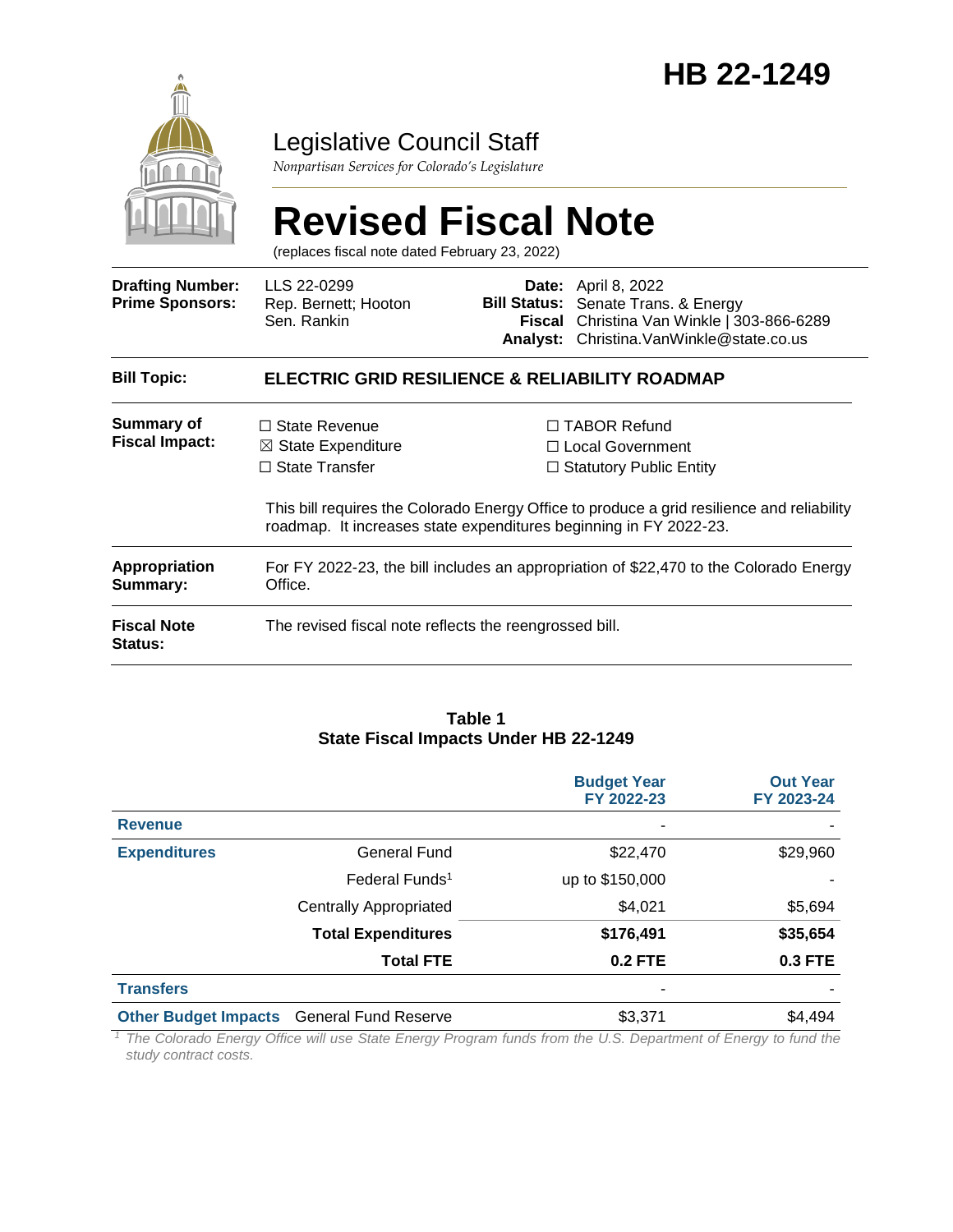# Page 2<br>April 8, 2022 **HB 22-1249**

# **Summary of Legislation**

The bill requires the Colorado Energy Office (office), in collaboration with the Department of Local Affairs (DOLA) and the Colorado Resiliency Office, to develop a grid resilience and reliability roadmap (roadmap). The roadmap must include guidance on how microgrids may be used to harden the grid and improve grid resilience and reliability, while serving the electricity needs of customers.

The office, DOLA, and the Colorado Resiliency Office will take into consideration utility wildfire mitigation plans, and seek input from microgrid developers, the Public Utilities Commission (PUC), the Department of Public Safety (DPS), the Office of Utility Consumer Advocate, and representatives from at-risk communities, local governments, utility customers, labor organizations, and other representatives of critical infrastructure in the state.

The office and DOLA will produce and post the final roadmap online by January 1, 2025, and present the roadmap to relevant legislative committees by March 1, 2025. The office must also submit a copy of the roadmap to the PUC. The roadmap must be updated at least every 5 years beginning in 2030. The office will publish a draft of the roadmap by July 1, 2024, to receive and consider public comment prior to final publication.

### **Background**

Microgrids are groups of interconnected electric loads and distributed energy resources with clearly defined electrical boundaries that can be connected to or disconnected from the electric grid. The microgrid functions as a single, controllable entity with respect to the electric grid.

### **State Expenditures**

The bill increases state expenditures in the Colorado Energy Office by \$176,491 in FY 2022-23 and \$35,654 in FY 2023-24 from a combination of the General Fund and federal funds. Expenditures are shown in Table 2 and detailed below.

| <b>Cost Component</b>                     |                   | FY 2022-23      | FY 2023-24 |
|-------------------------------------------|-------------------|-----------------|------------|
| <b>Colorado Energy Office</b>             |                   |                 |            |
| <b>Personal Services</b>                  |                   | \$22,470        | \$29,960   |
| Study Contract <sup>1</sup>               |                   | up to \$150,000 |            |
| Centrally Appropriated Costs <sup>2</sup> |                   | \$4,021         | \$5,694    |
|                                           | <b>Total Cost</b> | up to \$176,491 | \$35,654   |
|                                           | <b>Total FTE</b>  | 0.2 FTE         | $0.3$ FTE  |

#### **Table 2 Expenditures Under HB 22-1249**

*<sup>1</sup> Federal funds from the U.S. Department of Energy will be used to fund the study contract costs.*

<sup>2</sup> *Centrally appropriated costs are not included in the bill's appropriation.*